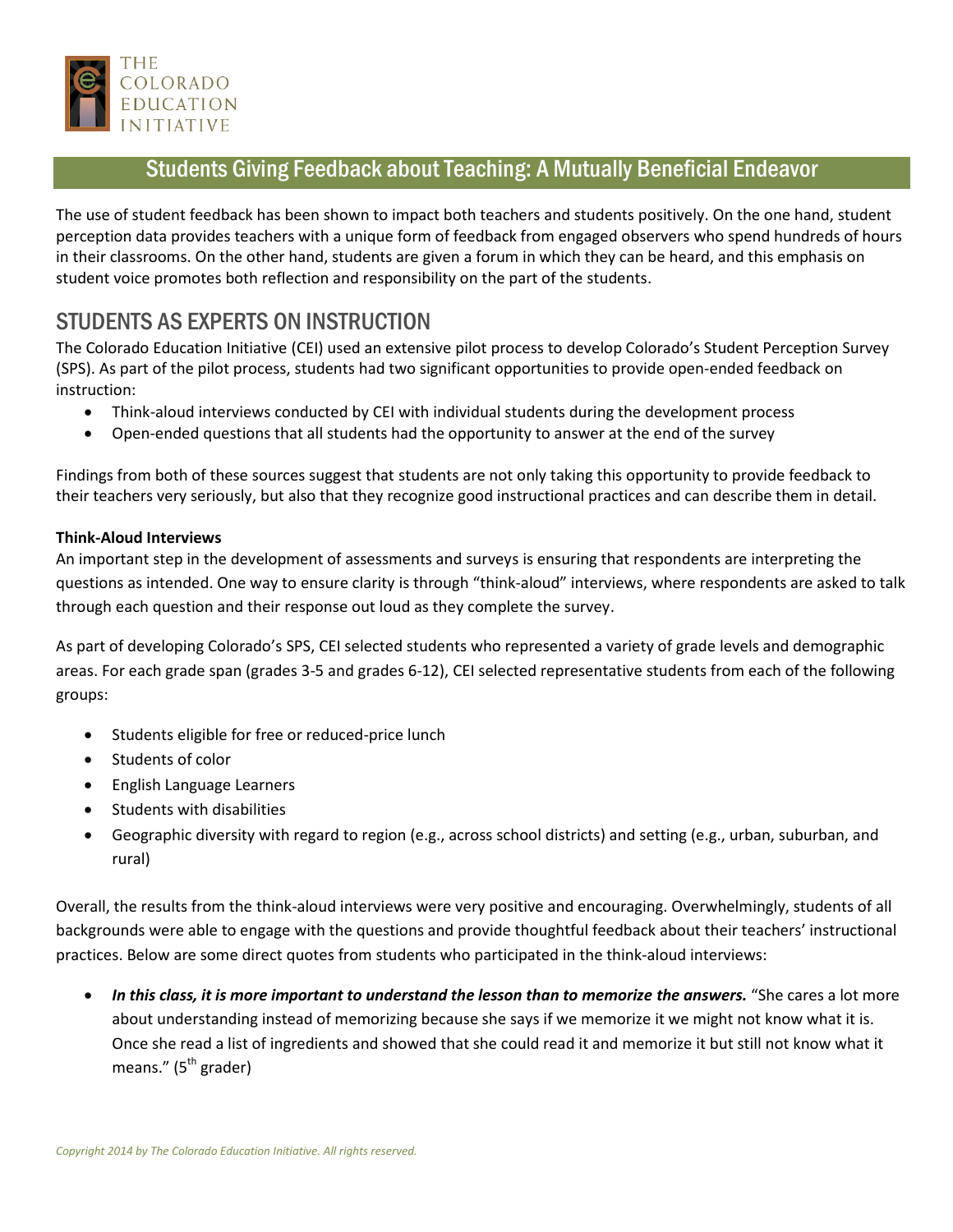- *My teacher uses a lot of different ways to explain things.* "Definitely. If one person says they do not understand, she tells three or four other ways to explain it, and even if no one raises their hand she still gives other ways of explaining because she knows it can be embarrassing to say you don't understand." ( $5<sup>th</sup>$  grader)
- *My teacher knows when we understand the lesson and when we do not.* "Most of the time. One of my friends didn't understand, and when she asked if they all understood he didn't say anything [and the teacher didn't know]."  $(8<sup>th</sup>$  grader)
- *I feel like an important part of my classroom community.* "Always. This means to help learn and support my class, be kind and respectful. I feel like my class is a good community."  $(3^{rd}$  grader)
- *I feel like I do a good job in this class.* "Most of the time. When the work is too hard I don't feel like I did so well. That was before she started doing different worksheets for different kids." ( $5<sup>th</sup>$  grader)
- *My teacher accepts nothing less than my best effort.* "Always. He would always know for every student, and especially for me, if I was distracted or not engaged, or if I didn't get the grade I deserved on the test he would ask me if I was making wise choices."  $(11<sup>th</sup>$  grader)
- If I don't understand something, my teacher explains it a different way. "Always. If I don't understand something, she will write things in a different way." ( $9<sup>th</sup>$  grader)
- *My teacher explains difficult things clearly.* "Always. He would always have different methods of explaining. It would be really hard but he would make it clear."  $(11<sup>th</sup>$  grader)
- *My teacher writes notes on my work that help me improve.* "Always. During tests and stuff he would know his students really well. He would write his concerns. He was really helpful."  $(11<sup>th</sup>$  grader)
- *My teacher knows if something is bothering me.* "Some of the time. I can hide my emotions very well. … Sometimes when I am sad or frustrated she'll come over to me and talk to me." (9<sup>th</sup> grader)
- *The students behave the way my teacher wants them to.* "Most of the time. In the beginning of the year he made the class really fun, which made it really easy for the students to connect with him. And because of the bond, we would know when it was time to work or time to be quiet."  $(11<sup>th</sup>$  grader)
- *Our classroom materials (books, articles, videos, art, music, posters, etc.) reflect my cultural background.* "No, not at all. ... Some classes do represent it. When we are in [this] class it is based around what the majority in the class is."  $(11<sup>th</sup>$  grader)
- *My teacher respects my cultural background.* "Always. He would try to relate to it, so he wouldn't feel too out of place. He would always come back to our cultural background." ( $11<sup>th</sup>$  grader)

### **Open-Ended Questions**

At the end of the survey, students were asked, "*Do you have any other thoughts or feedback for your teacher?*" The majority of student responses to this question were actionable, demonstrating that students take the survey seriously and provide substantive feedback about their instructional experiences. Several key themes emerged from the responses, including:

### Critical Thinking

- "[He] is a very good teacher that makes you think about problems critically instead of just giving us the answers."
- "This teacher is very good! He really emphasizes the big picture of things and why and not just answers like dates, names, etc."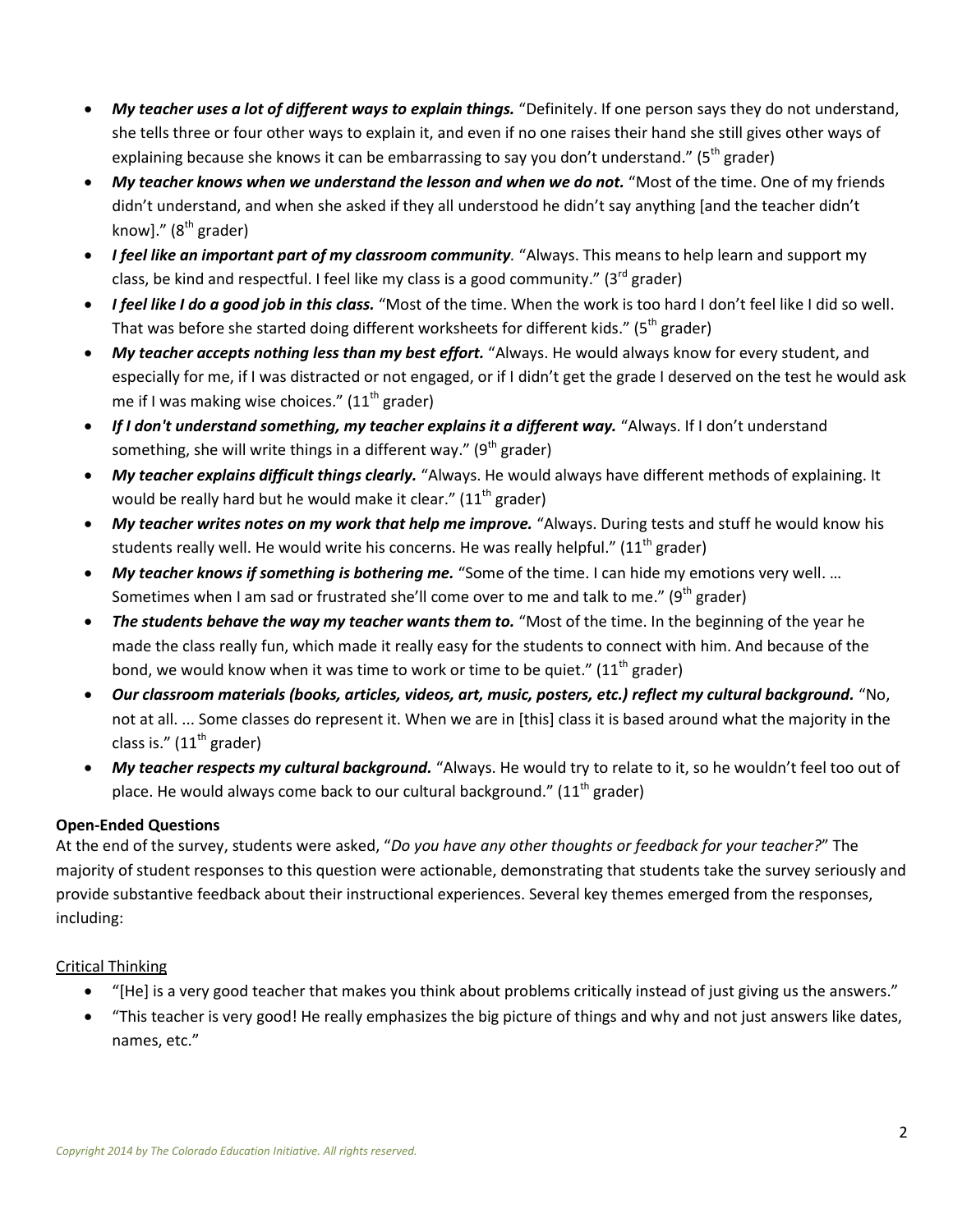Differentiation

- "… You are the best teacher this year for me. I'm a very visual learner and all the experiment[s] help me understand. So thanks for actually getting me to like science again."
- "She tends to teach with just speaking and not much examples/doing. ... I often have a hard time understanding the tougher concepts because of this."
- "She restates ideas in different ways to reach kids that comprehend things differently."
- "She needs to learn to teach concepts multiple times in different ways so that we have multiple [opportunities] to understand the material being covered."
- "My teacher is really nice and I want to be in her class when I'm in 4<sup>th</sup> grade. [She] helps me learn 3D shapes by letting me use one if I really need it."
- "My teacher understands that people learn in different ways and so she does a great job of challenging the advanced kids, giving the average kids work for their level of understanding, and giving the struggling kids plenty of reassuring help and encouragement."

#### Connections to "Real Life"

- "You are my favorite teacher. You always make the class interesting and more importantly, you make it easy to see how it applies to life outside of school."
- "Well, I think that [he] is doing a good job as a teacher. I really like how he can connect biology to other things in real life."

## HOW STUDENT FEEDBACK FOSTERS A POSITIVE SCHOOL CULTURE<sup>1</sup>

School culture is a critical factor in student success. Research has shown that strategies aimed at getting to the heart of how students *feel*–their sense of safety, belonging, connectedness, and confidence—can transform schoolwide culture as well as reduce bullying and peer victimization. In other words, to transform school culture, you must create a community of care, evidenced by students with strong skills to persevere; resolve conflict; manage emotions; engage in pro-social activities; engage with peers; partner with adults; and cope with disappointment, anxiety, and other stressors involved in their lives.

SPSs offer a research-based, systematic way to capture evidence of culture on both classroom- and schoolwide levels. Several noncognitive factors captured on Colorado's SPS are:

- Students' motivation to learn and to attend school
- The relevance of what they see and hear to their life experience and future ambitions
- Their feelings about themselves as smart or capable
- The extent to which they feel people at school care about them, respect them, and trust them
- Their sense of belonging to their school community or feeling of being marginalized, isolated, different, and unwelcome

Research demonstrates that these factors have a direct impact on increasing academic achievement. A 2011 study showed that evidence-based instruction in social and emotional learning boosts academic achievement by, on average, 11

 $\overline{\phantom{a}}$ 

<sup>1</sup> For more information about school climate and culture, see CEI's *[Transforming School Climate Toolkit](http://coloradoedinitiative.org/resources/transforming-school-climate-toolkit)*.